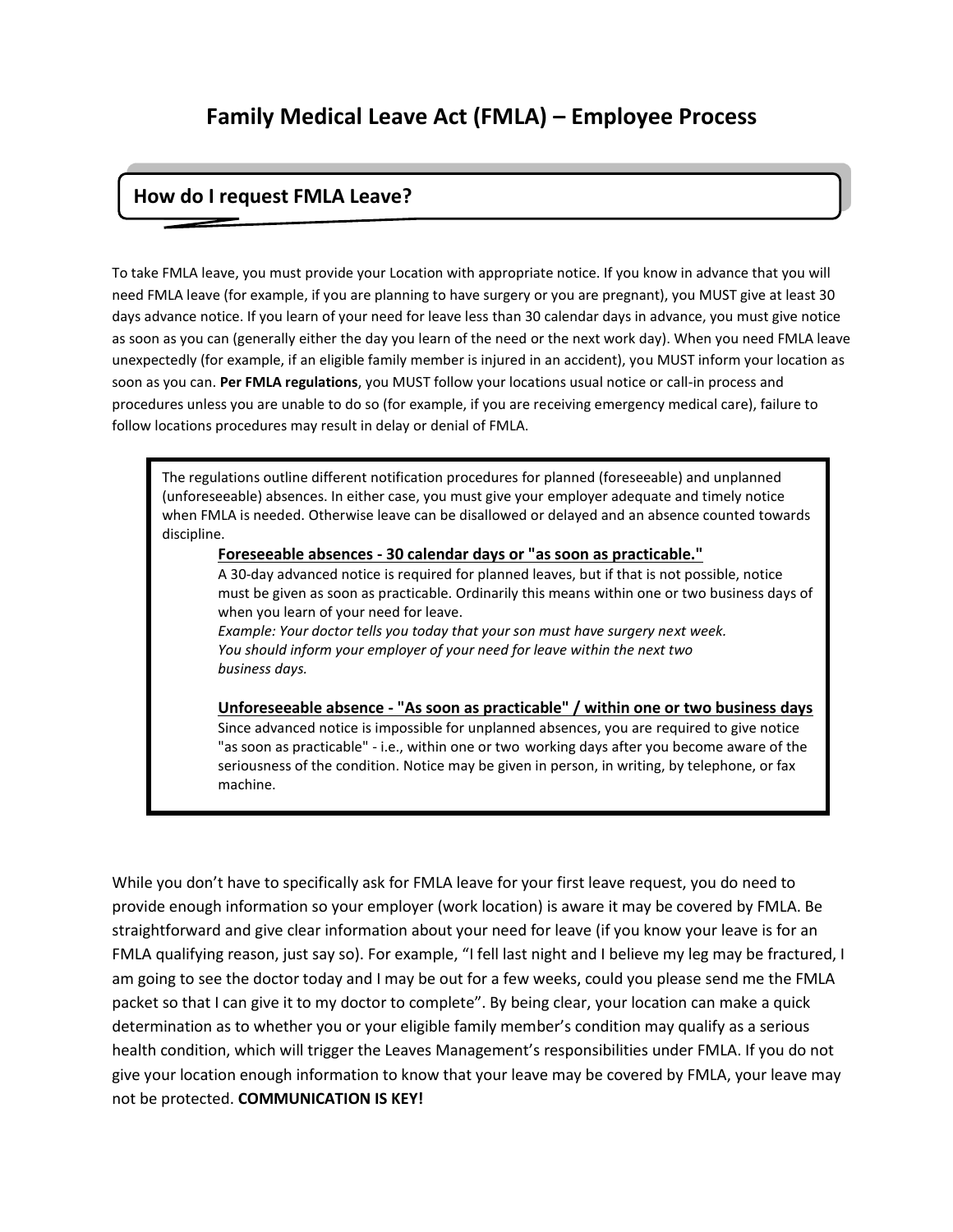## **Medical Certification – FMLA Packet**

Once you have received your FMLA Packet you have within **15 (fifteen) calendar days** from the date notated to return the **REQUIRED Acknowledgement, Request and the Health Care Provider Certification.** It is your responsibility to ensure that a Complete, Sufficient and Timely certification from your health care provider is submitted as well as the cost associated with having it completed. If you fail to provide the requested and required medical certification, your FMLA may be denied.

The Medical Certification **MUST** include some specific information, including:

- Contact information for the health care provider
- When the serious health condition began
- How long the condition is expected to last
- Appropriate medical facts about the condition (information on symptoms, hospitalization, doctors visits (specific dates of latest treatments) and referrals for any future treatment.
- Whether you are incapacitated (unable to work) or what the care your eligible family member is in need of by you (the employee).
- Whether you need leave:

**Continuously** (estimated date range) *OR*

 **Intermittently/Non-continuous**, or **Reduced Schedule** include either the dates of any planned leave or the date range and estimated frequency and duration of expected incapacity due to the condition, as well as information showing the medical necessity for intermittent use. **Intermittent FMLA Leave for birth and bonding is not allowed, it must be taken in one continuous block of time**.

## If **Leaves Management**:

- Finds that necessary information is missing from your certification, you will be notified of what additional information is needed to make the certification complete. You **MUST** provide the missing information within **7 (seven) calendar days**. If you fail to provide the requested missing information, your FMLA may be denied. *Also, a possible denial of payment for the days in question and in appropriate disciplinary action.*
- Believes the medical condition described in the certification does not meet the *serious medical condition standard* for FMLA then it may choose to ask the employee to provide an amended certification with more information so a better determination can be made as to whether the condition meets the FMLA standard.
- Has concerns regarding the validity of your certification, Leaves Management may contact physician for clarity, and/or a second or third opinion may be required.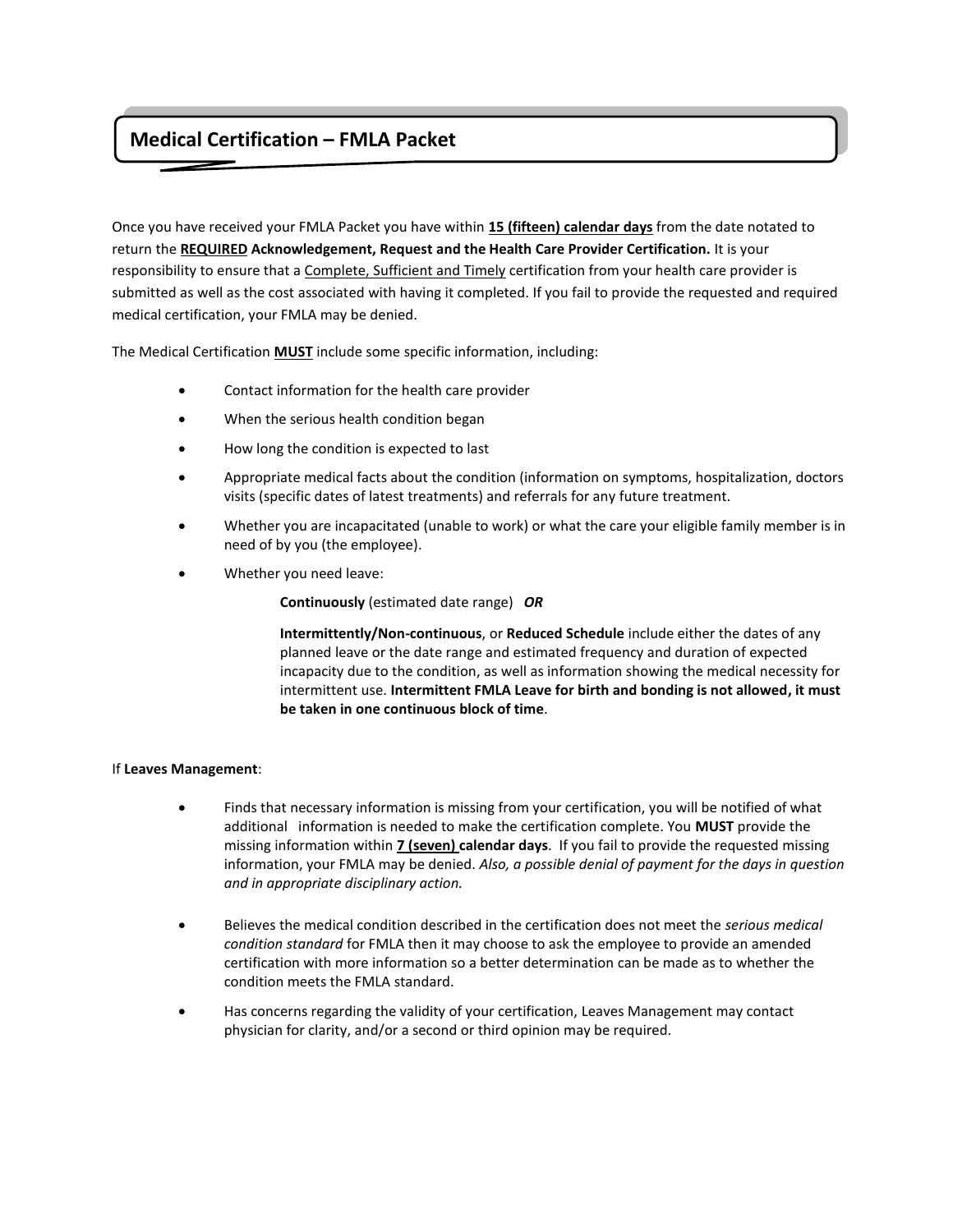## **Communication with your Location and Leaves Management is KEY**

Ongoing communication between you, your location and Leaves Management will make the FMLA process run much more smoothly. Each has to follow guidelines about notifying the other when FMLA leave is being used.

You will need to inform Leaves Management if your need for FMLA leave changes while you are out (for example, if your doctor determines that you can return to work earlier than expected or your leave frequency and duration changes significantly from that which was originally approved) new certification may become necessary. You should maintain periodic updates with your location regarding your status and your intent to return to work *(FMLA should not mean employee and employer have an adversarial relationship during this process).*

Leaves Management **MUST** notify you if you are eligible for FMLA leave within five business days, (*because of extenuating circumstances* Leaves Management notifications are within five-ten business days) of your first leave request.

*If approved*, **any accrued time available to you will be used to compensate you while on leave (not an option)**. Also information regarding health benefits and return to work will be included in notification.

*If you are NOT eligible*, the reason for ineligibility will be stated.

*If Intermittent FMLA has been approved*, when calling in you must at least state that your absences is for the FMLA reason you are approved for. Please be aware that Intermittent and Continuous FMLA are 2 different requests, if your certification states your need is intermittent you cannot use it in a continuous manner without additional certification from your physician.

*Failure to follow Locations call-in process and policy, timely inform Location so Leaves Management can be informed, return required/requested documentation and receive prior approval …may result in denial of payment for the days in question and in appropriate disciplinary action.* **Communication is Key***.*

- Please don't assume that a submitted doctor's note automatically qualifies you for FMLA or for an Approved Sick Leave, a leave of 4 or more days requires additional documentation for proper designation **as well as** Leaves Management's approval.
- Please submit your documentation using **1 (one)** type of submittal: Email, Fax, Mail *or* In Person *(this will eliminate duplicate paper handling and processing…thus increased response time)* If you have not received a response within 5-10 work days after your submittal, please contact Leaves Management.
- There is a 2-work day notice requirement that needs to be given to the Location and Leaves Management for Early Returns from **Continuous FMLA**
	- o **Extending Leave Time:** There is a 7 calendar day notice requirement and physician documentation that must be received by Leaves Management. Extensions **MUST** be approved **PRIOR** to the extension taken.
- Employees out on an Approved Sick Leave (Non-FMLA) **MUST** be released to return to work by Mercy. An employee **cannot** return to work unless location has received notification from Leaves Management that a release from Mercy has been given.

*Employee's failure to follow these processes may result in a denial of payment for the days in question and in appropriate disciplinary action.*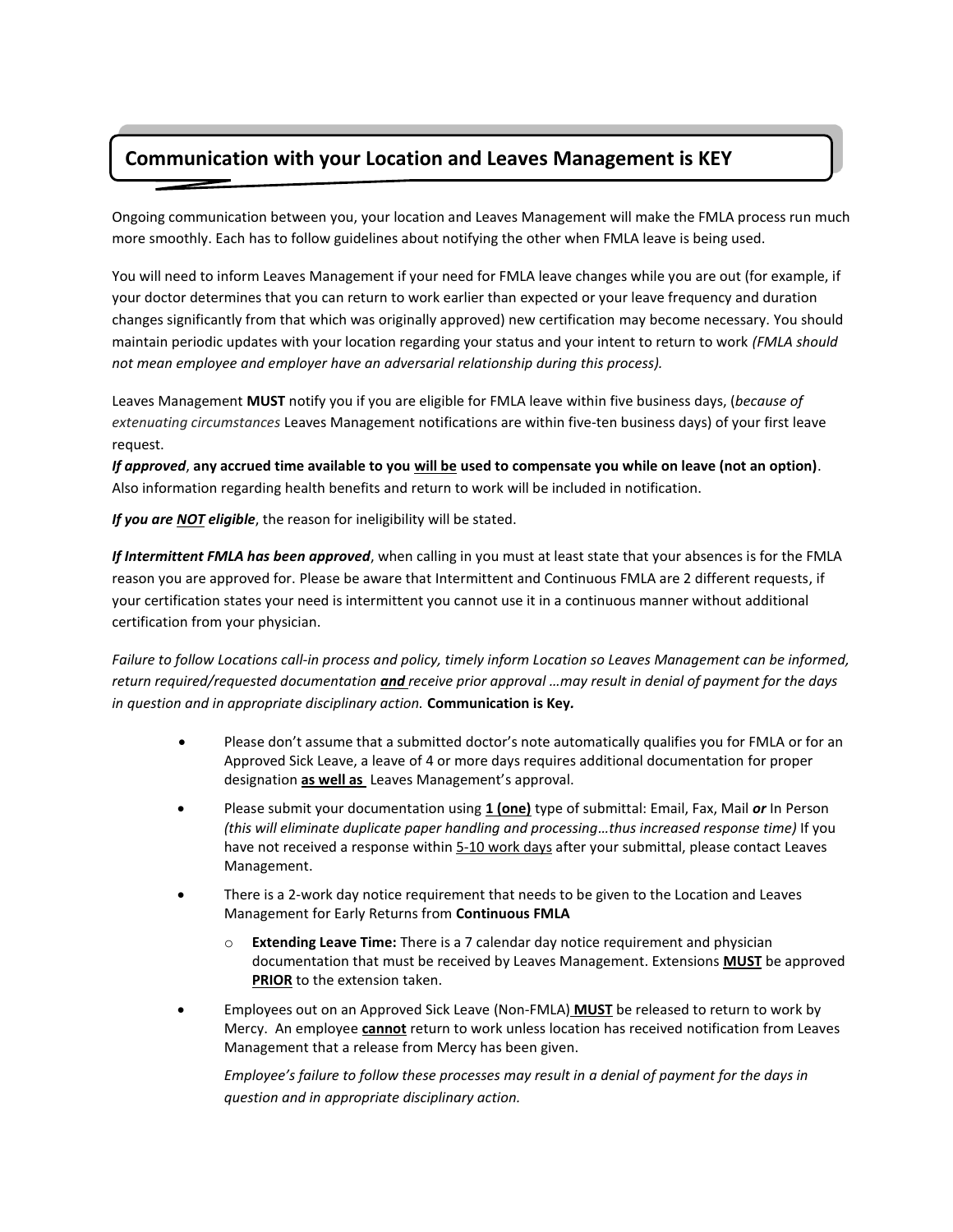## **Baltimore City Public Schools FREQUENTLY ASKED QUESTIONS Family Medical Leave Act (FMLA**)

and other leaves City Schools offers

## Please keep this information for your reference

## **1. What is FMLA (Family Medical Leave Act)**

The FMLA entitles eligible employees of covered employers to take unpaid, job-protected leave for self and eligible family members for specified medical reasons with continuation of group health insurance coverage under the same terms and conditions as if the employee had not taken leave. FMLA allows eligible employees the right to take leave from work for up to 12 weeks/60 days in a 12-month period. Leave may be taken for: birth of a child, the placement of a child with the employee for adoption or foster care, need to care for an eligible family member with a serious health condition, military or employees own serious health condition.

#### **2. How is my FMLA calculated to know if I meet the eligibility requirements?**

For an employee to be eligible to take leave under the Family and Medical Leave Act, the employee must have been employed for at least 12 months, **AND** have at least 1,250 "hours of service" during the previous 12-month period. **Hours of service means** hours actually worked by the employee. It does not mean hours paid. Thus, paid nonworking time — such as vacations, holidays, furloughs, sick leave, or other time-off (paid or otherwise) — does not count for purposes of calculating one's FMLA eligibility. The 1,250 hours include only those hours actually worked for the employer. Paid leave and unpaid leave, including FMLA leave, are not included.

**3. I think I may need some time off for a covered situation. How do I start the FMLA process?** Notify your supervisor that you will need time off and you must submit the appropriate FMLA packet to Leaves Management.

Packets can be found at<https://www.baltimorecityschools.org/> [click](http://www.baltimorecityschools.org/Domain/10250) on Staff Member, click on Leave and FMLA, download appropriate packet.

#### **4. What are my responsibilities if I am taking FMLA?**

- **Foreseeable absences** 
	- o Require a 30 day advance notice for planned leaves or "as soon as practicable" within one or two business days of when you become aware of your need for leave.
		- $\blacksquare$  Ex: births, surgery

## • **Unforeseeable absences**

- o Unplanned absences "as soon as practicable" within one or two business days after you become aware of the seriousness of the condition.
	- Ex: Accidents, emergency surgery

Provide periodic reports on your status an intent to return to work. Provide recertification documentation when necessary. Stay in touch with your supervisor and communicate changes in your leave or your ability to return to work in a timely fashion. If taking intermittent leave, follow work locations rules for calling in your absence and providing information about your absence. If you do not know the department rules, ask your supervisor.

*Failure to follow outlined processes and procedures, and turn in required documentation in the time period specified may result in denial of payment for days in question and may result in disciplinary action up to and including termination.*

#### **5. How can I submit my FMLA packet to Leaves Management?**

You may send it by fax, by email or by dropping off at the Central Office on North Ave (preferred method). Whatever option you choose for submission **only submit once**. Duplicate submissions slow down the FMLA processing time considerably. Leaves are processed as quickly as possible in the order they are received.

#### **6. Will I be paid while on FMLA?**

Any accrued time you have available will be used to compensate you while you are out on an approved FMLA leave. You should check with your supervisor, payroll or your pay stub regarding your accrued leave balance to determine whether your FMLA will be paid or unpaid.

## **7. Must I use paid leave during FMLA leave?**

Yes, any accrued time you have available will be used to compensate you while out on an approved FMLA leave.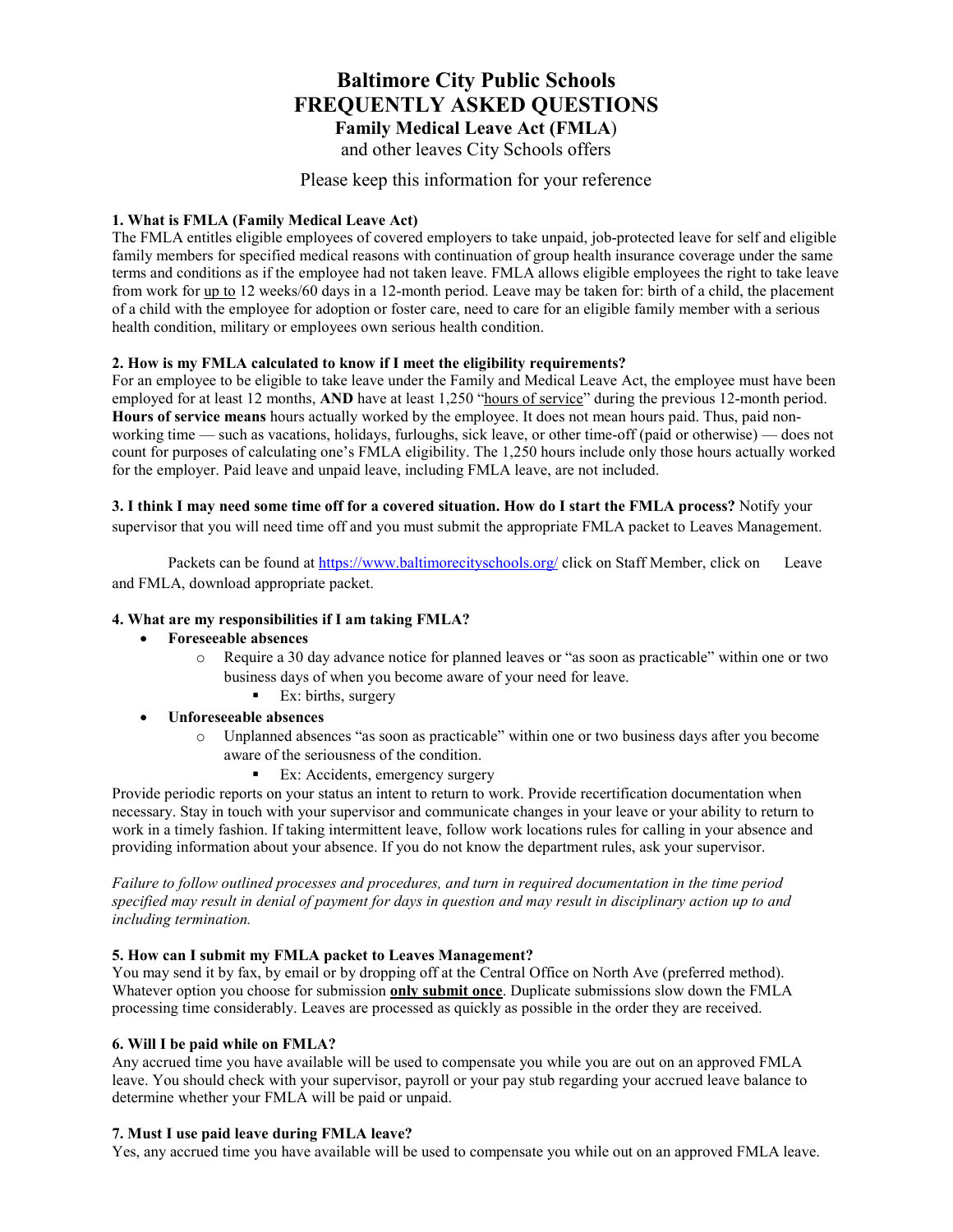#### **8. Will I still have my insurance benefits while FMLA?**

- If you are currently enrolled in Baltimore City Public School's health care plans and are still receiving a paycheck, your healthcare premiums will be deducted from your paycheck as normal.
- If you are currently enrolled in Baltimore City Public School's health care plans and your status is unpaid or you lapse into unpaid status you must continue to pay your **EMPLOYEE** contributions. City School's Finance department will invoice you your premium amounts.

^ If you are invoiced by the Finance department and your **EMPLOYEE** contributions are not paid for more than three pay periods your benefits will be terminated and you will have a right to COBRA continuation coverage. A COBRA election form will be mailed to your address on file by our Third Party Administrator. (COBRA is a temporary extension of coverage pursuant to the Consolidated Omnibus Reconciliation Act of 1985. COBRA continuation coverage can become available to you and to other covered members under your plan when you otherwise would lose your group health care coverage.)

#### **9. When can I expect to here if my FMLA request was approved?**

You and your supervisor will receive an initial notification by email stating that request has been received by Leaves Management. (*Your supervisor should use this email as documentation that you have submitted a request and are awaiting a determination*)Your request will be processed as quickly as possible in the order it was received. Once processed you and your supervisor will receive an email designation of your leave request. Please note: Always make sure that your City Schools email address is accessible to you. Your City Schools email address is our primary means of communication (not just for Leaves Management but for all City Schools communication).

#### **10. My supervisor is insisting that my time off is FMLA, although I do not want my absence to be called FMLA. Can City Schools designate my absence as FMLA against my wishes?**

Yes. If you are eligible for FMLA and are taking time off for a covered situation, Leaves Management can designate the time off as FMLA even if you do not want FMLA. If you do not believe your situation is covered by FMLA, speak with Leaves Management.

## **11. Can I request sick leave or vacation for a serious health condition and not count this toward the FMLA?**

No, such a request should automatically count as FMLA leave if your absence meets the FMLA criteria.

## **12. What happens if I do not complete the FMLA packet?**

If you fail to request FMLA leave in advance and you knew you would need the time off, Leaves Management may delay the start of your FMLA leave for 30 days. If you fail to request FMLA leave and your absence was known to be for an FMLA qualifying reason, it will be counted against your FMLA leave entitlement. If you fail to submit the required FMLA packet, your FMLA leave may be delayed or even denied. If you fail to submit requested recertification, future FMLA leave may be delayed or denied. Absences not covered under FMLA may be counted as occurrences per the attendance reliability program.

## **13. I am a full-time 10-month employee. How does the FMLA apply to me?**

FMLA covers you assuming you meet the eligibility criteria set out in the policy. FMLA only governs leaves of absence from time you would otherwise be working your 10 month schedule. The two months that you are off during the summer do not count against your FMLA entitlement.

## **14. I am a part-time employee, am I eligible for FMLA?**

Part-time employees may be eligible for FMLA, but must meet the same eligibility requirements as a full-time employee.

## **15. Will I be returned to my former position after FMLA leave?**

Under FMLA, you will be returned to the same or equivalent position upon return from FMLA leave. Exceptions might exist if your job would have been lost if you had been working, such as through position elimination, lay off, non-renewal, program curtailment or cause that would otherwise support dismissal.

#### **16. I was not given an essential physical function and/or position description with my FMLA packet. Is it required?**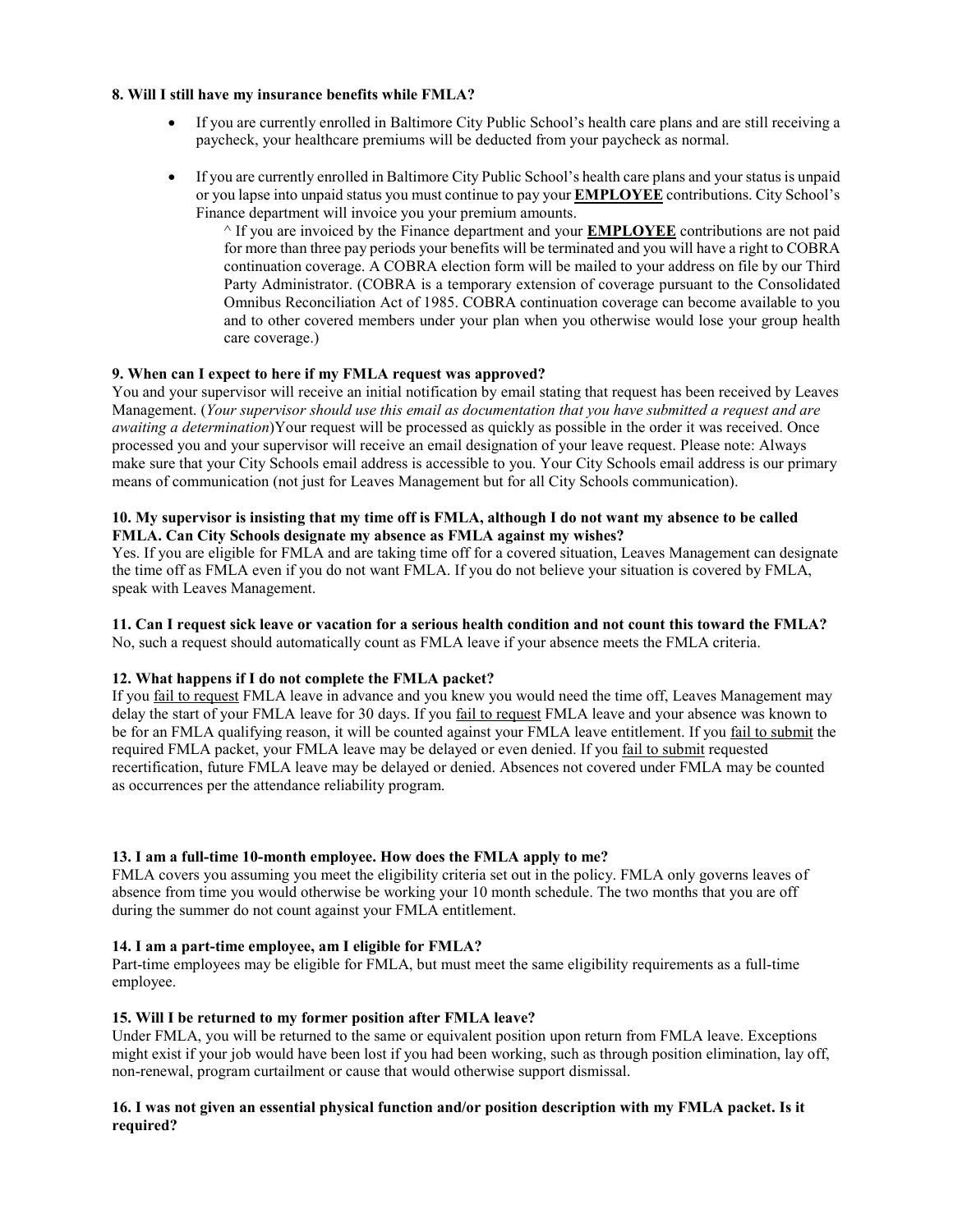If you were not given essential physical functions and/or description for your position please use the space provided on the FMLA packet to denote your job description. Please share with your physician the physical requirements/duties of your position when he or she completes the health care certification form.

## **17. What if I am not completely healed at the end of the FMLA leave?**

If you have not exhausted all of your FMLA entitlement you are required to submit an additional FMLA packet to extend your leave. This extension must be submitted no later than 7 days prior to the end date of your previously approved leave. If you have exhausted all of your FMLA entitlement and you are totally or partially unable to return to work you will need to PROMPTLY submit an ADA Accommodations packet to the EEO office. The EEO office will initiate an interactive process with you to determine whether workplace accommodations, modifications or extensions to your leave may be warranted. If your leave of absence extends beyond the maximum 12 weeks/60 days of FMLA, you are no longer protected by the benefit provision provided under FMLA.

#### **18. What is the method City Schools uses for determining 12-month period?**

The 12-month period is measured backward from the date an employee FMLA leave request begins. Each time an employee takes FMLA leave, the remaining leave entitlement is the balance of the 12 weeks/60 days which has not been used during the immediately preceding 12 months. Employees **are not entitled** to 12 weeks of FMLA leave per calendar year.

## **19. If I am off work for a work-related injury covered by workers compensation, does the FMLA apply?**

Yes, if the injury or illness meets the definition of a serious health condition. An FMLA packet will need to be completed and submitted to Leaves Management. Workers comp and FMLA run concurrent.

#### **20. I am a full-time 10-month employee and had my baby in June. How does the FMLA apply to this situation?**

FMLA covers you assuming you meet the eligibility criteria set out in the policy. Baby births at the end of a school year may not exhaust all of your FMLA entitlement therefore you would be eligible to take the remaining FMLA time at the beginning of the new school year. Your designation email/letter will specify your options. City Schools does not allow intermittent FMLA for this type of leave. Summer months do not count against you FMLA entitlement, therefore using the remainder of your leave at the beginning of the new school year is not intermittent use. If you do not qualify for FMLA baby birth and bonding, you will be granted City Schools Maternity Leave of 10 weeks/50 days. The 50 days start with the birth of the baby or last day worked (no matter if the baby is born in the summer, you are not afforded the same benefit as FMLA. There is no extension to FMLA baby birth and bonding once the FMLA has exhausted.

## **21. My spouse and I both work for City Schools. Does that affect our FMLA leave rights?**

Each eligible parents shall have FMLA leave independent of each other *except* for the birth or adoption of a child or placement of foster child, or care for a service member who was injured or became ill in the line of duty. In those exceptions, the partners **share** 12 weeks/60 days (26 weeks for a service member). *For example*, both parents could take 6 weeks to care for their newborn, for a total of 12 weeks. No more time can be taken under the FMLA for the newborn, but each parent has 6 weeks left to use for other FMLA covered situations. Parents should discuss their leave options prior to submitting their FMLA packet. **Please note**, time taken at time of birth of baby is FMLA qualifying. If you return to work after the birth of a baby or placement of a child through foster care or adoption and have not exhausted all of your FMLA entitlement, you are not allowed to take leave again in the 12-month period for this same reason. Baby birth is an FMLA qualifying event and must be taken in one continuous block of time. City Schools does not allow this covered situation to be taken intermittently.

## **22. What if I give notice of intent not to return? Are my benefits terminated?**

Yes, as long as the notice is unequivocal or definite. One form of an unequivocal notice is when you submit a written letter for resignation. In that case you would have the option to continue coverage through COBRA following the termination of employment.

## **23. Can I be discharged while on FMLA leave?**

You cannot be discharged simply because you took FMLA leave. However, termination of employment may occur while you are on approved FMLA leave if your job would have been lost if you had been working, such as through position elimination, lay off, non-renewal, program curtailment, or cause that would otherwise support dismissal.

## **24. Can I be disciplined while on FMLA leave?**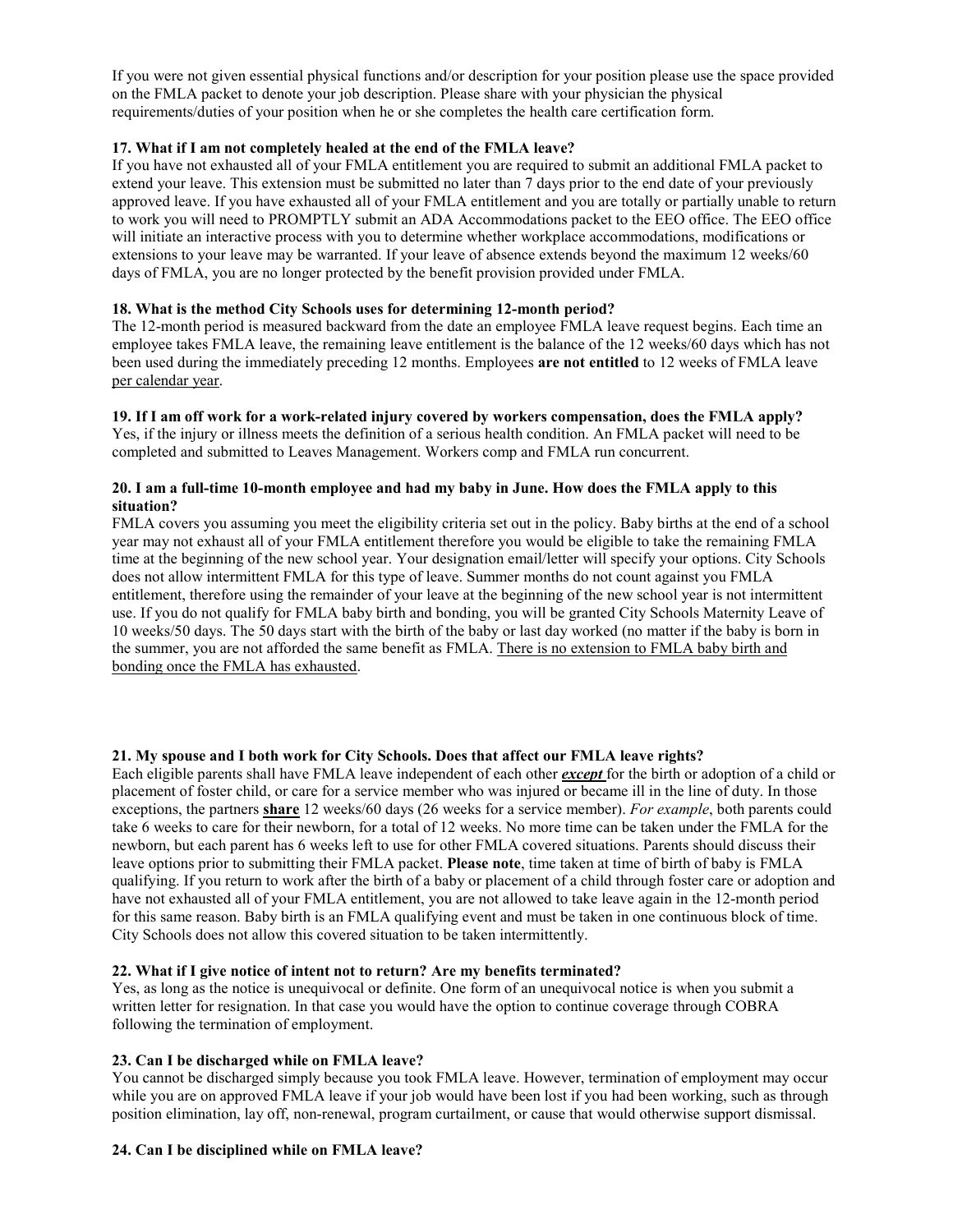You cannot be disciplined simply because you took FMLA leave. However, a supervisor may discipline you for any legitimate reason that is not related to the FMLA leave. For instance, if you fail to follow established call in protocol for recording absences.

#### **25. Can City Schools place me on FMLA leave if I did not request FMLA leave?**

Yes, Leaves Management may place you on FMLA if City Schools knows or has reason to know you are off work for an FMLA qualifying reason.

#### **26. Can Leaves Management speak to my healthcare provider without my authorization?**

It's not required that you give Leaves Management permission to speak with your healthcare provider. Sometimes an employer cannot read or understand the health care provider's comments and clarification is needed or needs to check its authenticity. To save everyone time please make sure you talk with your physician to make sure you understand how he or she has completed the packet. Always make a copy for your records. It is your responsibility to ensure that a complete and sufficient packet is turned into Leaves Management.

#### **27. Why is Leaves Management asking me to recertify a serious health condition when I have already provided medical documentation before?**

Leaves Management may ask for recertification of your need for FMLA leave in a few different situations. First, ongoing conditions can change or heal. Leaves Management may request recertification every 30 days unless the original certification specified a certain date when the condition would be healed or updated, however, in all cases leaves management may request recertification at least annually, or may choose to seek recertification every 6 months even if the certification includes a certain date when the condition would be healed or updated. Second, sometimes the healthcare provider may incorrectly estimate the length or frequency of your absences. If City Schools learns of new developments that cause Leaves Management to question your need for leave or question the accuracy of the original certification, City Schools may seek recertification in those situations.

#### **28. What is the difference between Continuous and Intermittent/Reduced Schedule FMLA?**

**Continuous** – One continuous period/block of time

**Intermittent/Reduced** – medically necessary leave taken in increments over a period of time

## **30. I am approved for intermittent FMLA. Do I need to call in for each absence?**

Yes. You need to follow your work locations call in process and procedure (i.e. when to call, whom to call, where to call) for intermittent or unplanned absences. If you do not know those call in procedures, ask your supervisor.

#### **29. I am approved for intermittent FMLA. Do I need to provide a new certification for each absence?**

No, you do not need new medical certification of the condition that caused the intermittent absence if that condition has already been approved.

## **30. I am approved for intermittent FMLA. Can my supervisor ask me questions about my absences?**

Yes. The supervisor has an obligation to accurately track your absences. When calling out, you need to provide enough information to your supervisor to let them know that your absence is due to your approved FMLA qualifying reason.

#### **31. I am approved for intermittent (for treatment for myself or family member). Do I need to work with my department to make those appointments, or can I schedule them when it is convenient for me?**

You must work with your supervisor and make a reasonable effort to schedule those planned appointments at a time that will not disrupt the work of your location. Provide your supervisor with a treatment schedule so your supervisor can plan accordingly.

## **32. If I was approved for intermittent FMLA but I now need continuous FMLA what do I do?**

If the circumstances in your submitted certification change significantly (whether it be changes in frequency and duration or change from intermittent to continuous leave) you will be required to submit a new certification to Leaves Management immediately.

## **33. What if I wanted to return from my FMLA before my approval end date**?

A 2-work day notice is required to Leave Management and your supervisor prior to an early return to work from an approved FMLA.

## **34. Can I work while I'm out on FMLA?**